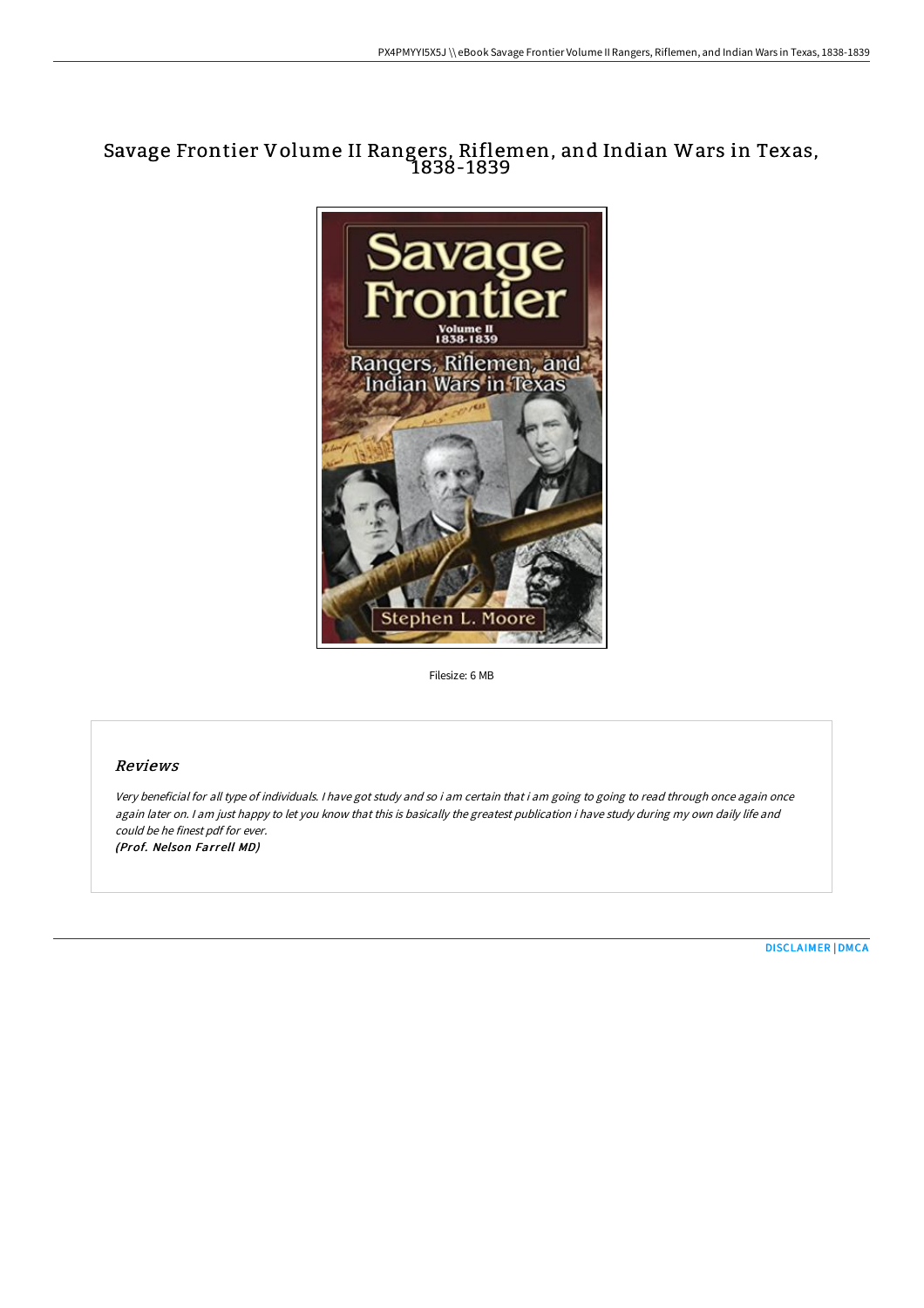### SAVAGE FRONTIER VOLUME II RANGERS, RIFLEMEN, AND INDIAN WARS IN TEXAS, 1838-1839



University of North Texas Press. Paperback. Condition: New. 440 pages. Dimensions: 8.4in. x 5.5in. x 1.0in.This second volume of the Savage Frontier series focuses on two of the bloodiest years of fighting in the young Texas Republic, 1838 and 1839. By early 1838, the Texas Rangers were in danger of disappearing altogether. Stephen L. Moore shows how the major general of the new Texas Militia worked around legal constraints in order to keep mounted rangers in service. Expeditions against Indians during 1838 and 1839 were frequent, conducted by militiamen, rangers, cavalry, civilian volunteer groups and the new Frontier Regiment of the Texas Army. From the Surveyors Fight to the Battle of Brushy Creek, each engagement is covered in new detail. The volume concludes with the Cherokee War of 1839, which saw the assembly of more Texas troops than had engaged the Mexican army at San Jacinto. Moore fully covers the failed peace negotiations, the role of the Texas Rangers in this campaign, and the last stand of heroic Chief Bowles. Through extensive use of primary military documents and first-person accounts, Moore provides a clear view of life as a frontier fighter in the Republic of Texas. The reader will find herein numerous and painstakingly recreated muster rolls, as well as a complete list of Texan casualties of the frontier Indian wars from 1835 through 1839. For the exacting historian or genealogist of early Texas, the Savage Frontier series will be an indispensable resource on early nineteenth-century Texas frontier violence. This item ships from multiple locations. Your book may arrive from Roseburg,OR, La Vergne,TN. Paperback.

 $PSE$ Read Savage Frontier Volume II Rangers, Riflemen, and Indian Wars in Texas, [1838-1839](http://techno-pub.tech/savage-frontier-volume-ii-rangers-riflemen-and-i.html) Online  $\ensuremath{\mathop{\boxplus}}$ [Download](http://techno-pub.tech/savage-frontier-volume-ii-rangers-riflemen-and-i.html) PDF Savage Frontier Volume II Rangers, Riflemen, and Indian Wars in Texas, 1838-1839